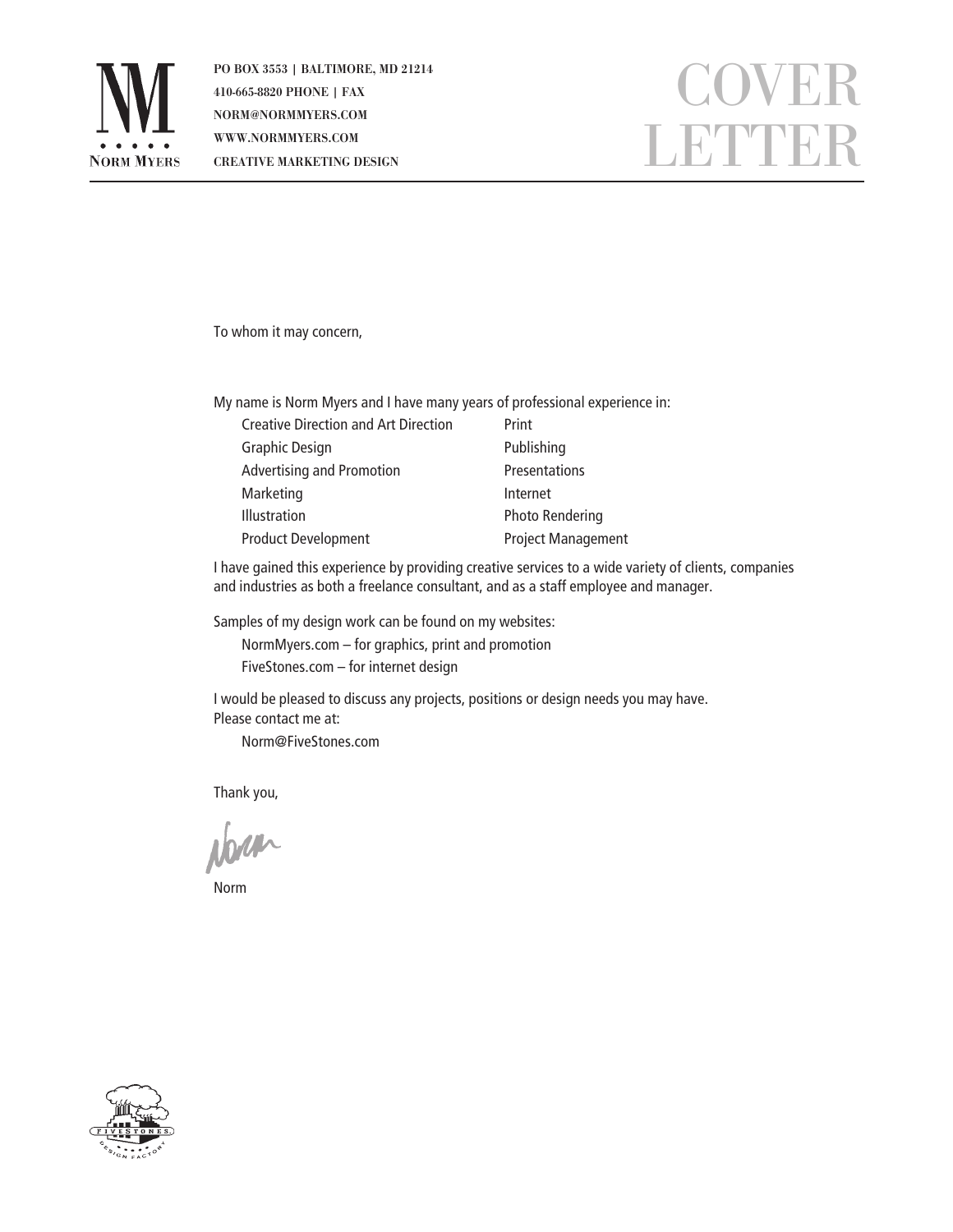

PO BOX 3553 | BALTIMORE, MD 21214 410-665-8820 PHONE | FAX NORM@NORMMYERS.COM WWW.NORMMYERS.COM CREATIVE MARKETING DESIGN

# **RESUM**

#### **Norm Myers Professional Experience**

Award-winning design for a variety of clients and industries.

1982 – present



Owner/Contract Consultant for Design, Publishing, Advertising, Marketing, Website Development, Illustration and Promotion.

Various award-winning design, advertising, internet and illustration work. Internet development at FiveStones.com – and print, publisng and graphic design samples at NormMyers.com. Managed projects and teams of designers/developers according to project needs from concept to final.

Marketing support services include: advertising, presentations, corporate ID/logos /branding, internet/ intranet (new and re-designs), marketing strategic planning, product development, project and staff management, tradeshow booths, national and regional contests (development, planning and management), disaster relief coordination, posters, direct mail and presentations.

Clients/Projects include:

- Dell Computer, Round Rock TX
- The White House, Washington, DC
- Smithsonian Institute, Washington, DC
- Marriott International, Washington, DC
- Johns Hopkins Hospital, Baltimore, MD
- PlaySkool, Pawtucket, RI
- McCall's Pattern Company, New York, NY
- Owens Corning Basements, Edgewood, MD
- Williams Scotsman, Baltimore, MD
- Zest Media, Orlando, FL and New York, NY
- Eagle Publishing, Washington, DC
- Americans For Limited Govt., Chicago, IL
- Taylor&Francis Publishing, Philadelphia, PA
- Heritage Hills Golf Resort, York, PA
- Windsor Oak Publishing, Westminster, MD
- Bradley Media Group, Forest Hill, MD
- WCBM Talk Radio, Baltimore, MD
- Gemcraft Homes, Bel Air, MD
- Network Solutions (was ImageCafe.com), Herndon, VA
- **STV Inc., Architecture / Planning / Engineering Firm Baltimore, MD:** 1994 – 1998

Design and production of all printed, presentation and marketing materials. Project reports, document production, posters, and all support graphics for government and civilian contracts. Company website development and maintenance. Won Federal Planning Awards for Land-Use Posters and Reports. Clients included various Corporate, Federal, State and Military contracts including:

- US Army Corps of Engineers, USA and Europe
- Fort Myer Military Community (FMMC), DC
- USMA, West Point, NY
- US Navy, Annapolis, MD
- BWI Airport, Linthicum, MD
- Maryland State Highway Administration, MD
- City of Baltimore, MD
- City of Annapolis, MD

#### **Art Director for Greenberg Publishing – Sykesville, MD**: 1992 – 1993

Manager of Graphic Art Department staff and the production of various train and toy collectible books. Responsible for the design, photography, illustration, scheduling and production of these color-intensive, hardbound coffee-table books.

#### **Art Director for Media Materials Publishing – Baltimore, MD:** 1988 – 1991

Design and direction of staff in the production of various educational products including textbooks, workbooks, packaging and parts for classroom games, toys and instruction aids.

- All advertising design work including catalogs, direct mail pieces, brochures, space ads, etc.
- Exhaustive use of 4-color photography and illustration.
- Supervised all printed materials using both in-house print shop and outside vendors.

#### **Contract Graphic Designer for Smith&Wesson Advertising – Springfield, MA:** Design and production for in-house marketing department. Catalogs, manuals, and 4-color national advertising work. Event graphics for sponsored tournaments. 1987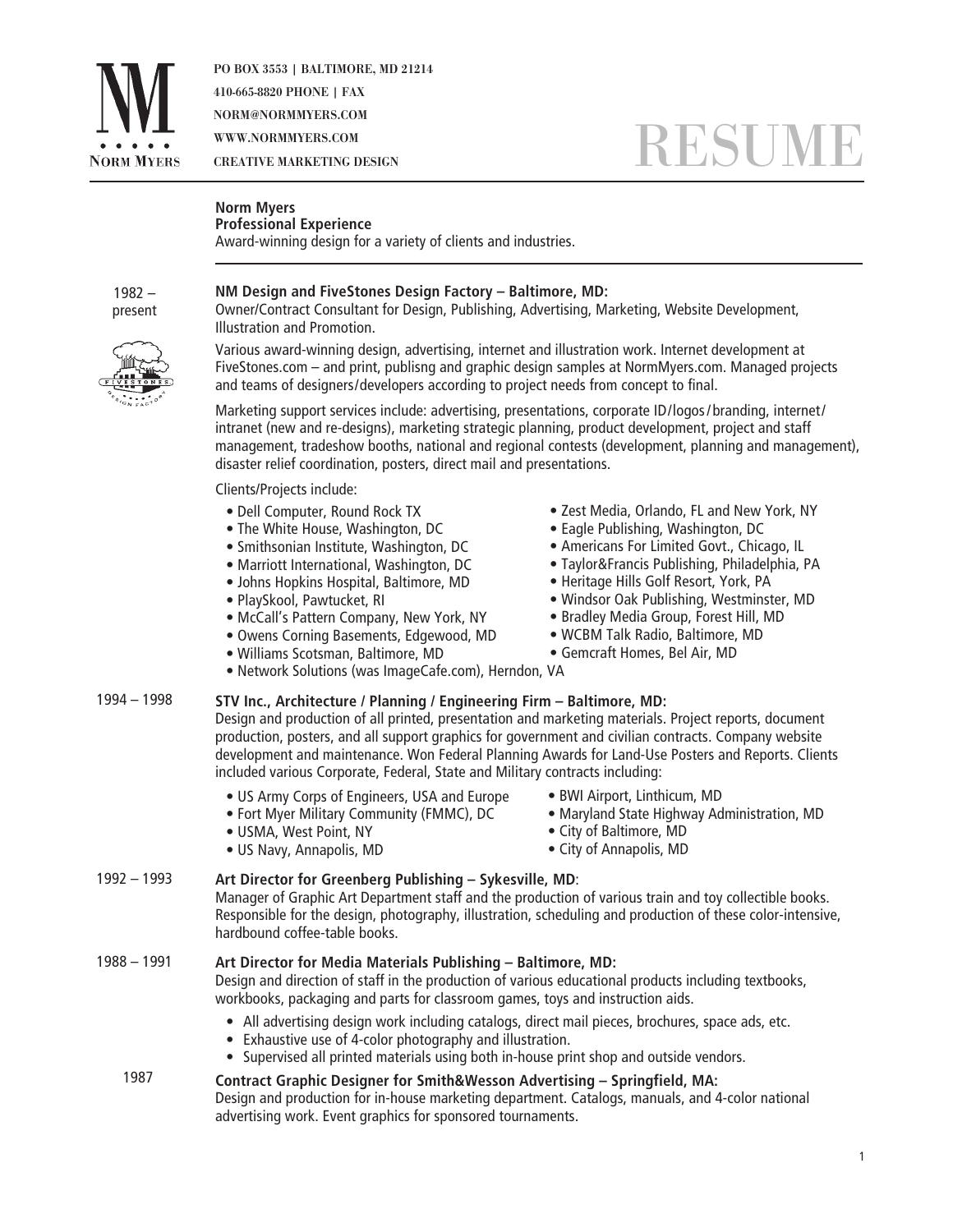

PO BOX 3553 | BALTIMORE, MD 21214 410-665-8820 PHONE | FAX NORM@NORMMYERS.COM WWW.NORMMYERS.COM CREATIVE MARKETING DESIGN

### RESUME & PERSONA

#### 1982 – 1984 1984 – 1987 **Art Director for TBS Publishing – Lenox, MA:** Design and production management of all publications, advertising, marketing and printed material for institutional in-house print shop. On-campus design for small private college. • Projects for various departments included booklets, magazines, newsletters, catalogs, brochures and event packages. • Completed design, layout, illustration, scheduling, and coordinating of projects from concept to printed piece. **Owner of Finished Work Art Studio – Baltimore, MD:**

Full service freelance graphic design studio. Logos, advertising, illustrations, and print design.

#### **Norm Myers**

#### **Personal and Professional Experience / Background**

Many years of creative design, marketing, advertising and publishing.

Of the numerous freelance clients served, projects completed and staff positions held, the following outline some notable achievements, beyond those listed on NM resume:

#### **Business Development:**

Startup: Launched and have ran / maintained internet design / development partnership: FiveStones.com

Startup: Assisted with the creation, growth and later acquisition of Bradley Media Group: marketing, advertising and PR firm in Forest Hill, Maryland. Provided creative direction, marketing consulting, design and internet development.

Startup: While working with BMG, helped launch a TV Marketing show on FOX 45 in Baltimore, Maryland: "Showcase of Homes TV". Website and production design provided.

While serving as contract Creative Director for Williams Scotsman Corporate Communications / Marketing, provided project management and staffing for numerous projects, including: complete website re-design and launch, with extensive internet features, new trade show booths, cross-marketing campaigns, national and regional contests, graphic design, branding, MM presentations, budgeting, scheduling, and so on. Industry design awards won. Helped with coordinating efforts for providing mobile storage for hurricane Kartina disaster.

#### **Product and Service Marketing:**

While with Williams Scotsman, was integral part of development team for new modular building product line: Redi-Plex Buildings. Created new logo, internal and external marketing / sales materials. Created both customer and sales team contests / incentives, created website, created posters, PPT presentations, product binders, etc. Industry design awards won.

Assisted with many clients' new product and service marketing, including: how-to books, collector books, educational books, government contract fulfillment, professional services, construction services, entertainment and recreation, etc.

Promotional Design Consulting for WCBM Radio in Baltimore. Contests and event sponsorships.

Public Policy Communication: designed and maintained websites for political groups during election cycles.

Pro bono professional design services for community and non-profits. Example: Create and maintain website for Melody Of Hope, an annual fund-raiser concert to Benefit University of Maryland Pediatric AIDS Program. Over \$200,000 raised and donated to the hospital over several years. Church and Youth Adventure websites designed and maintained.

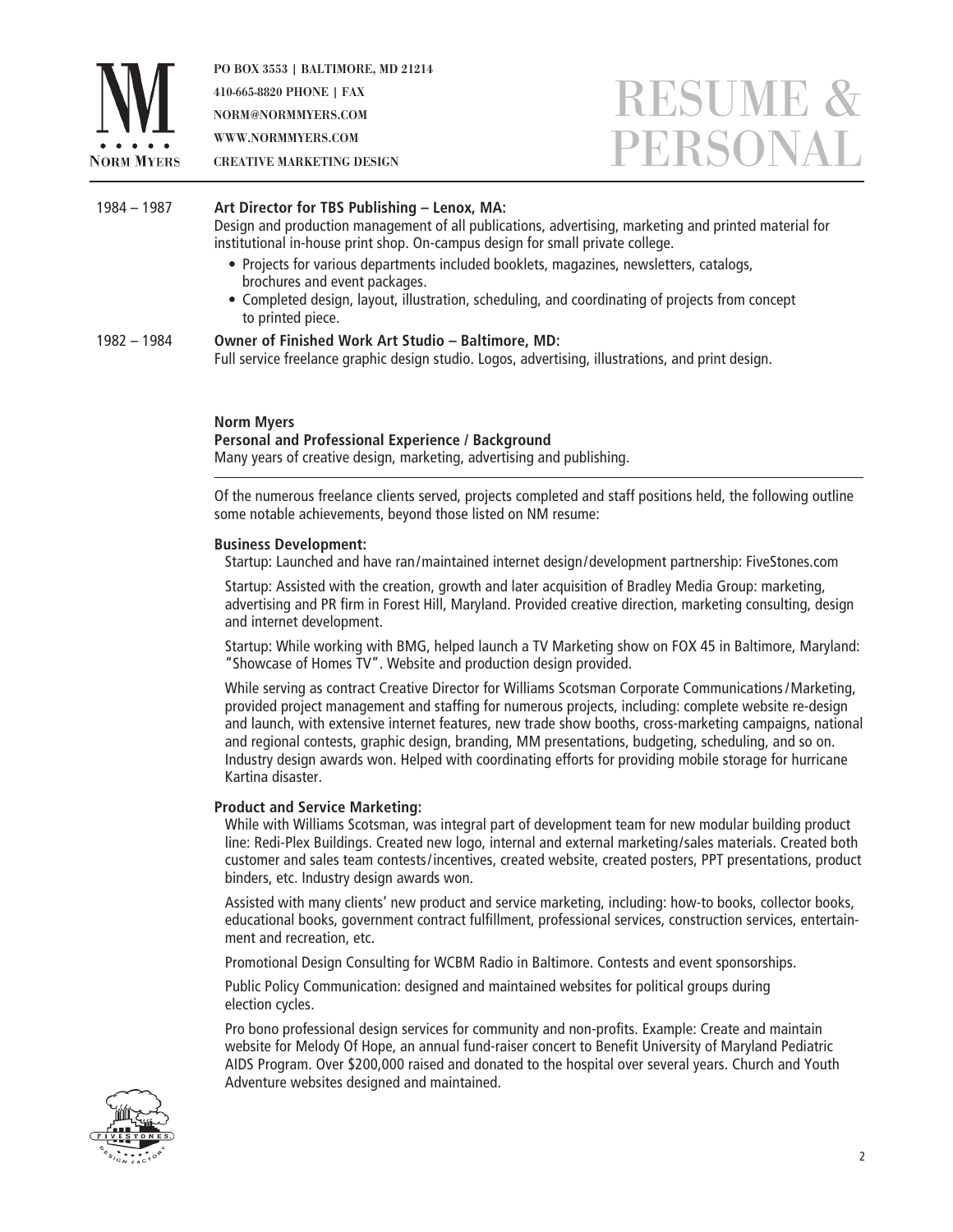

1980 – 1981 1983 – 1987

> then and now

PO BOX 3553 | BALTIMORE, MD 21214 410-665-8820 PHONE | FAX NORM@NORMMYERS.COM WWW.NORMMYERS.COM CREATIVE MARKETING DESIGN

## RESUME & PERSONAL

| <b>Norm Myers</b><br><b>Personal Experience and Interests</b><br>Strong involvement in youth and community.                                                                                            |  |
|--------------------------------------------------------------------------------------------------------------------------------------------------------------------------------------------------------|--|
| <b>Education:</b><br>Art Institute of Pittsburgh, PA. Graduated with Associates Degree in Visual Arts.                                                                                                 |  |
| Maryland Bible College & Seminary, MA & MD. Continuing Education - Biblical Studies.                                                                                                                   |  |
| <b>Teaching/Coaching:</b><br>Instructor of Middle and High School Art, Design Computer/Website and Yearbook Classes for private<br>school (seven years).                                               |  |
| Private Graphic Design, Illustration and Web Development Classes/Training.                                                                                                                             |  |
| Coach Youth Soccer, Basketball and Baseball.                                                                                                                                                           |  |
| Adult Leader - Youth Adventure Programs (BSA and TLUSA) and Summer Camp Counselor.                                                                                                                     |  |
| Assist With Homeschooling Teaching/Projects, and Church Youth Ministry.                                                                                                                                |  |
| Awards:<br>Named "Teacher of the Year" from Baltimore Academy of Excellence 2000 - 2001 Year<br>for Art Instruction.                                                                                   |  |
| Other:                                                                                                                                                                                                 |  |
| Devoted husband since 1983 to wife, Ann Myers and father of four children.                                                                                                                             |  |
| Good sense of humor.                                                                                                                                                                                   |  |
| Good health/athletic - play basketball, softball, racquetball. Nonsmoking, no drugs, no alcohol.                                                                                                       |  |
| Attends church services regularly.                                                                                                                                                                     |  |
| Enjoy spectator sports - NFL football, MLB baseball, college basketball                                                                                                                                |  |
| Passionate about political news, patriotic - total news junkie (of all sorts), watch all the cable news<br>channels, C-SPAN, listen to talk radio, am very familiar with most news trends and opinion. |  |
| Community Awareness – experience gained from the wide variety of clients husinesses, organizations                                                                                                     |  |

Community Awareness – experience gained from the wide variety of clients, businesses, organizations, represented both professionally and personally in the areas of public relations, marketing, product development, education publishing, instruction, etc. Sensitive to office, education, and legislative concerns. Example, wife and business partner – Ann Myers is a professional sign language interpreter since 1987, and in contact with persons with disabilities and familiar with ADA issues.